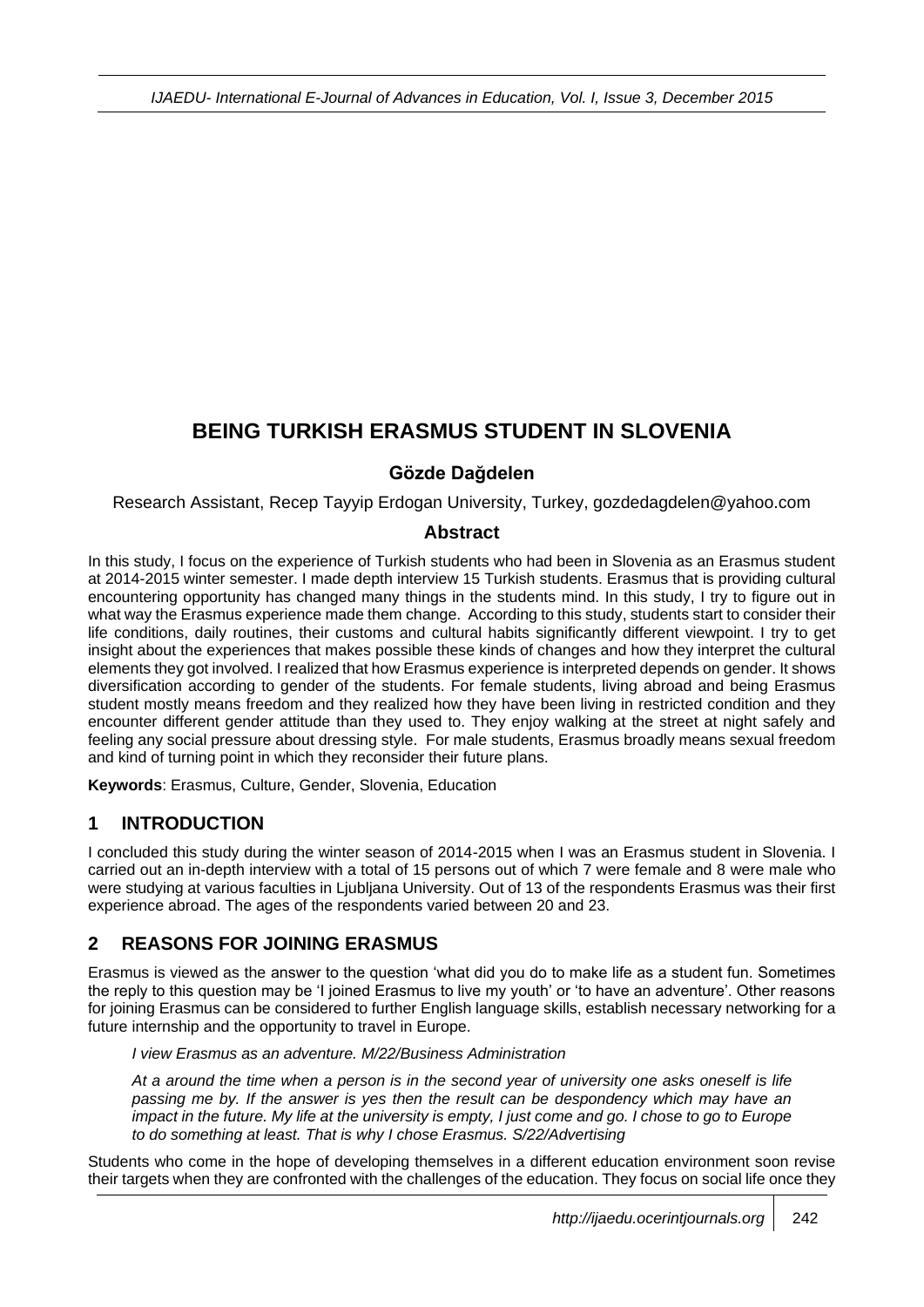realize that the envisaged academic benefits are not going to happen.

*Taking care of things is difficult but if that is the way it is so be it. I might just as well enjoy myself. Let's not turn sour. That is why I am fine now. I can relax now that I have put lessons on the back burner. M/21/Medicine*

If the proficiency level of English of a person using Erasmus to develop language skills is below a certain level this development does not happen and inadequate English language skills will cause the student to withdraw and become isolated.

*Our teachers encouraged us. They said you can improve your language skills. True I can express myself but those who are here have already mastered English as a second language. That is how it should be. I guess I fell victim to the wrath of my teacher. Go and learn. My English language skills are inadequate. I am asocial. I do not hang out socially very much. C/20/M. Eng.*

Since the English language skills of students are determined with a proficiency level test of the relevant schools instead of an international or national central examination the English language proficiency levels of the students joining Erasmus may differ.

Those who attend lectures particularly in social sciences indicate that making presentations and participating in classroom debates has an impact on developing their language skills. It is possible to speak of the normalization of speaking English.

*Even if I claim that I did not speak very much at least I am beyond the phase where I stutter when I encounter a foreign language. I might not be able to carry on a fluent conversation but there is the issue of familiarity. Before I came here I had dealings with a few friends from Erasmus due to a project and if I had been to Erasmus before I would have been very different, I would have been more relaxed, more talkative. This would not have been because I developed my language skills profusely but because I would have been used to speaking and hearing a foreign language. M/21/Public Relations*

### **3 REASONS FOR CHOOSING SLOVENIA**

Slovenia has a lot of European countries as neighbors which facilitates traveling. Reasons for preferring Slovenia is because it is relatively economic in comparison with other European countries, the government distributes food coupons to students and the idea that there are less Turks there. A significant part of the participants had made the selection incidentally. In fact they claimed that they had been unaware of the existence of such a country before they got there. They had come as a result of the steering of their Erasmus coordinator in their relevant schools and by the incidental chance of Slovenia cropping up in the student placement.

# **4 CULTURAL ENCOUNTERS AND SOCIAL LIFE**

One of the striking differences is the understanding of hygiene. Many situations which are considered unclean by Turkish students, does not appear to be a problem for the others. As an example going with bare feet into the common toilet and then going to bed like that is 'disgusting' for a Turkish student. Although the fact that the dormitory is co-educational is initially found perturbing it is quickly accepted. If fact being independent of the female identity and existing as a human being is positive in terms of normalizing life. However, the fact that the toilets are unisex generate two different attitudes. The initial and main attitude is 'disgust'. The second attitude is 'don't they have brothers? This situation is rationalized with what can be summarized as 'Do they use separate toilets in their homes?' It has been problematic for Turkish students where to dress after a shower. They have debated whether they should wrap a towel around themselves as they proceed through the corridor to their rooms or should they get dressed inside the shower booth and the Turkish students debated the issue among them and had a consensus on dressing in the shower booth.

When Turkish students compare themselves with foreign students they discover some differences. They mentioned Turkish students being more apprehensive about preparing presentations, losing passports, identity cards, etc. Turkish students have mentioned with astonishment and envious admiration that foreign students are calm even when they are faced with eviction from the dormitory which can be a major source of stress for a Turkish student.

The discovery of different gender roles also present itself as an enlightening experience. The excessive participation of women in the working life and executing jobs such as driving a buss which are considered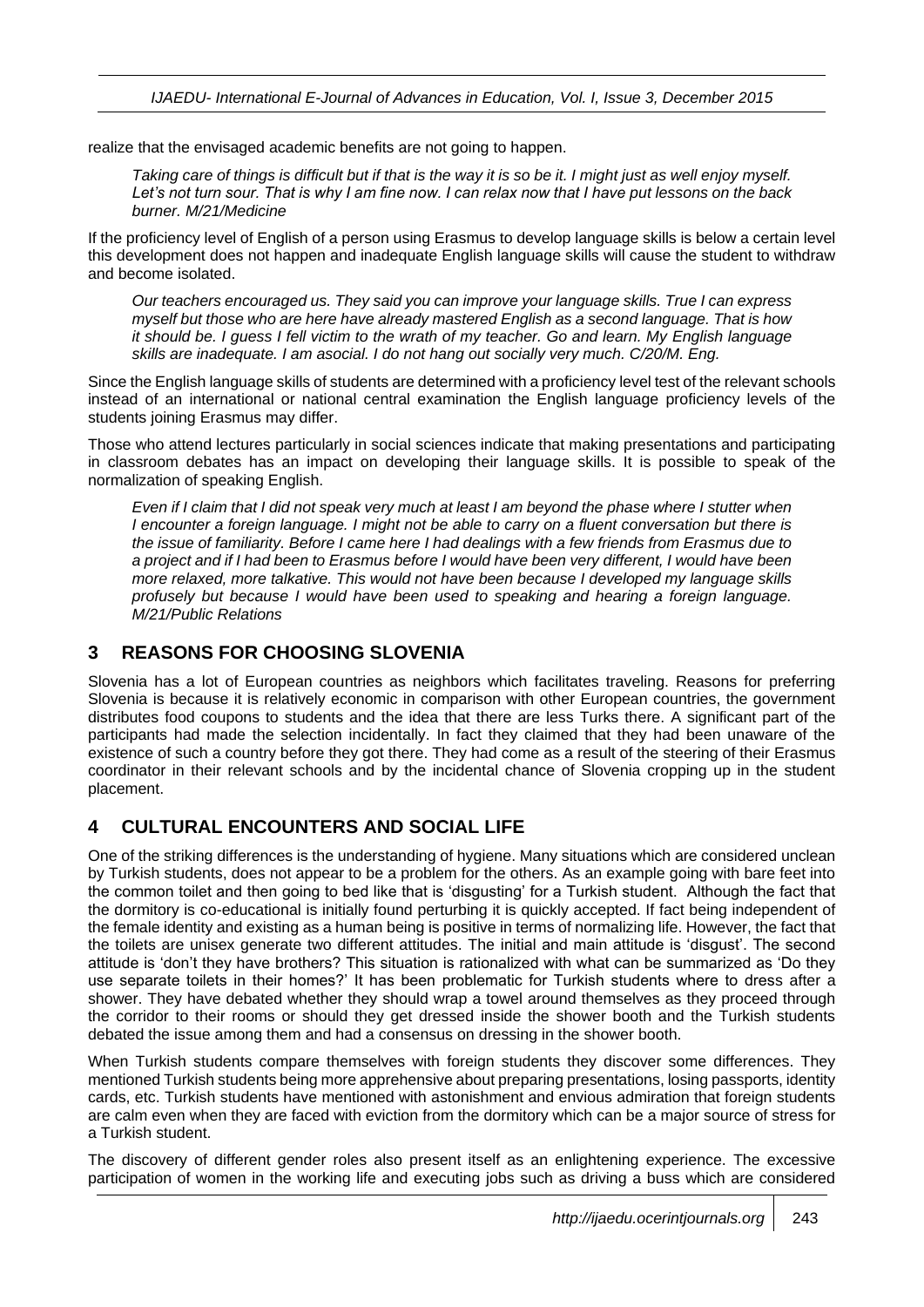men's jobs has enabled strong female identities to be more prominent. Different understandings in child rearing are also evident. Among such differences observed were waiting for a child who has stumbled to get up on his own without being lifted by a parent, having children spend a lot of time outdoors on school trips or as a part of education.

The students had noticed that people had smiles on their faces in the street, men and women were together and the lack of car horns and shouting. The students indicated that the food coupons they had been given made them feel appreciated.

The respondents mentioned that they were continuously confused with Arabs. The Turkish students felt uncomfortable when they were directed questions such as do you wear a *'Keffiyeh'* (a headgear worn by Arab men), are all the girls dark, do you ride camels, is the headscarf mandatory in your country, do you know Arabic, do you use the Arabic alphabet' and they indicated that the image of Turks was not what it should be. Respondents who had established close relationships with Slovenians indicated that some of them used a word for Turks which had the same meaning as the word 'apache' in Turkish. Except for one respondent none of the respondents indicated that they had been treated poorly due to their Turkish identities in their daily lives. Two of the respondents indicated that the hosts of the Slovenian homes where they had been invited had displayed sensitivity regarding pork.

Another place where the respondents were uniquely astonished were the pedestrian crossings. The fact that vehicles stopped and allowed pedestrians to pass astonished them. In fact Turkish students who had dawdled at a pedestrian crossing without intending to cross did so because vehicles had stopped to let them pass and indicated that when they returned to their country they would be in mortal danger if they forgot the prevalent customs here. The astonishment in the adherence to a simple traffic rule says a lot about the social ambiance and threshold of civilization prevalent in Turkey.

*I would be more relaxed if I lived here. What surprises me the most is that municipality busses stop when a pedestrian steps into the road. You are not on the pedestrian crossing, you are still on the pavement and you cross. This will be problematic in Turkey. We feel safe so we are not careful about roads any more. A few days ago I stepped into the road without looking, S. said that vehicles had stopped. M/21/Public Relations -Advertising*

*The first thing is shock, how do they stop. Ç/21/Economy* 

*When I first came here what shocked me the most was that when I was crossing streets or just standing on the pavement and had not yet decided whether to cross or not the vehicles would stop. This shock effect lasted for a few weeks. I felt obliged to cross the street even if that was not my initial intention so as not to embarrass the drivers. Such sensitivity did astound us, I guess minds are slightly more advanced and self-control is better in Europe. S/22/ Advertising*

#### **5 FRIENDSHIP WITH TURKS ABROAD**

All the students indicated that their families and inner circles had warned them about befriending Turks abroad. The reason for these warnings was to enable them to develop their English language skills. Furthermore, it is also possible to speak of respondents who did not prefer to be associated with Turkish students because they believed that the image of Turks in Europe was not positive and they did not want to share this image.

*How can I explain, I did not want to lose my reputation. M/22/Business Administration*

*We tried to keep away from Turks as much as possible. The reason is that it would be productive. M/21/ Public Relations*

Only one person mentioned a long term friendship established within the framework of Erasmus while the other students mentioned that the friendships in Erasmus had been established with the awareness of the impermanence of these affiliations.

It can also be alleged that the feeling of obligation has been added to the awareness of impermanence. The loneliness portrayed by the sentence "we are like fish out of water here" is accompanied with challenged friendships. It is safe to say that Turkish students abroad maintain their own agenda. The political, religious debates among the students in Turkey continue abroad and furthermore generate social pressure on each other through gossip. The friendship among the Turkish students during the first few months loses its intensity in time. The lifestyles of the foreign students and observing their agenda from such a close range and the liberal ambiance conflicts with the religious political contents of their debates and the efforts spent to have others accept what they consider to be right and the debates start to become less meaningful than usual which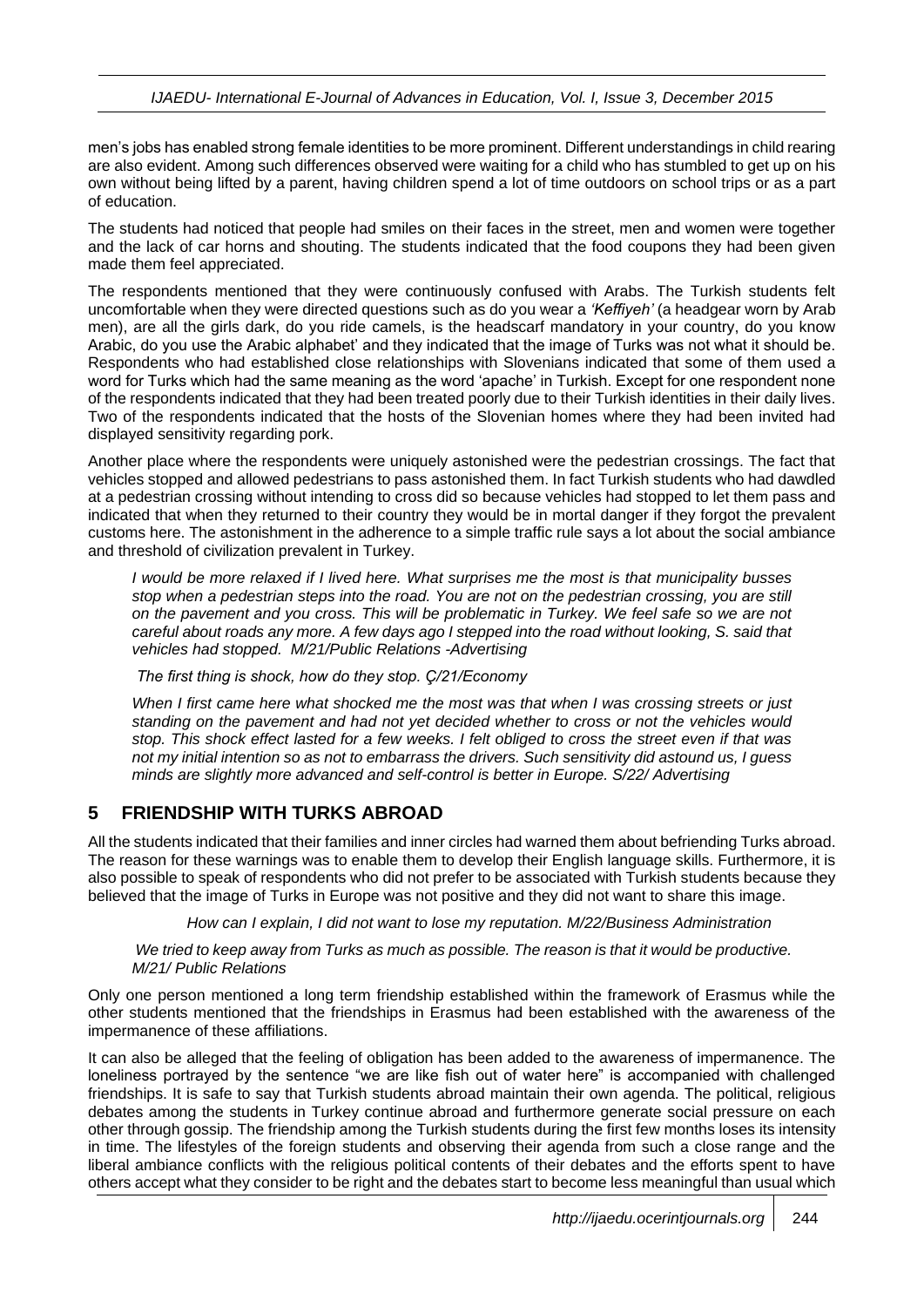causes some students to distance themselves from Turkish student groups.

Although converging in a different context does not erase differences it gives students the opportunity to discover that there are things that they can share with people who they view as significantly different from themselves, people they thought they would not get along with.

# **6 INITIAL REACTION TO A NEW CULTURE**

Students coming from the western provinces of Turkey view themselves as a part of European culture. Regardless of the word 'comfortable' with which they qualify European culture the initial reaction of students from the central and eastern provinces of Turkey on encountering European culture is the same; a feeling of being out of place. While the students from western provinces adapt to the new environment with more ease and enjoy themselves the other students indicate that they became introverted, they went through a process of self-preservation and became more tolerant of other cultures and life styles.

### **7 SELF ESTEEM GAINING PROCESS**

For female students one of the most important gains of the Erasmus experience is self-confidence. The self confidence is gained by going abroad alone, living in a foreign country, administering a budget and even dealing with visa processing. This positive contribution of Erasmus to female students also manifests the truth of the learned helplessness women are raised in. The fact that enables the ability to travel alone to be perceived as a success or skill manifests the social reality of the restrictiveness they are raised in. If traveling from one European capital to another, making a visa application, managing a budget can be considered a personal milestone for a female university student this means that we have had much delayed start in the race.

*Actually I gained some self-confidence. In conclusion I feel confident that I can overcome some things. I solved my problems. I never thought I could go abroad and deal with the visa procedures but I did it all on my own. P/20/E. Eng.*

*I gained self-confidence. I came here along. Initially I stayed at a hostel and roamed with a map in my hand. I found out what is where. I became more fluent. I spoke more confidently, I did not hesitate when I talked to people, I was not embarrassed. I overcame embarrassment. For example I went to Poland on my own. I went to a city that I knew nothing about. It was not like when I first came to Ljubljana, I had overcome that. The fear was gone. It was like I was going from Diyarbakır to Istanbul. I was calm. C/20/M. Eng.* 

*Without being gender based I am a human being and have the right to do everything. I gained my power as a woman here in full. A/21/ A.Eng.*

*I gained a lot of self-confidence. For example the place we visit most frequently in Turkey is Istanbul. Here when you go to Germany you have to transfer in Belgium and you're like what am I doing. Then you get your act together. I am not afraid of going anywhere any more. I feel more self-confident regarding other people. People you meet do not perceive you differently because they have a mind and can think, they have different customs and traditions. It is a place where you are comfortable with everyone. In Turkey if you wear something different people will judge you strait away, here nobody cares about anyone. Everyone is respectful of one another. T/21/A.Eng.*

#### **8 WOMEN'S EXPERIENCES OF FREEDOM**

The fact that female students could go out at night and feel safe made them aware of the unnamed curfew they had been imposed with. They felt what it was like to feel safe in the street, dress as they pleased, be just friends with a man and be viewed as a human being independent from gender.

*It is very easy to go out, at home I used to be in by eight and latest at eight thirty. Here I have come to the dorm at 00.30 hours, it is very easygoing. B/21/E. Eng.*

*When I say easygoing I mean that you can go out at night and act freely without wondering if someone is going to approach you from behind. C/20/M. Eng.*

# **9 CONTRIBUTIONS OF ERASMUS**

It is indicated that although no major breakthroughs have been achieved in language skills at least the fear of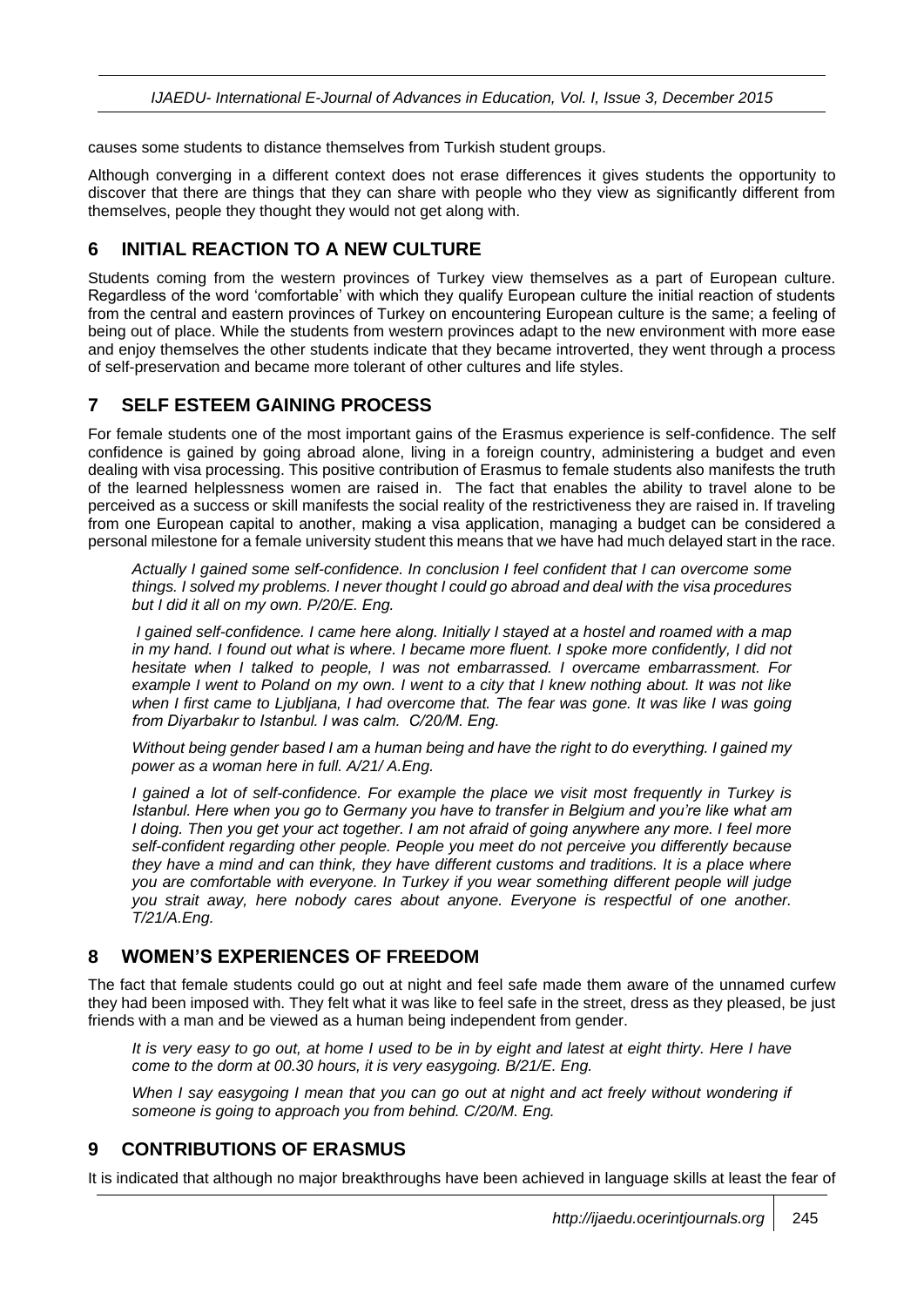speaking, a form of stuttering have been overcome. It is safe to say that the skills for living together with different cultures, tolerance for differences and the skills of getting along have increased.

Awareness that it is not easy to adjust to missing one's family enables the plans for living abroad to be more realistic.

Putting students in the position of managing their own budgets has increased their self-confidence and budget management skills.

Proving that they can handle any problems they encounter abroad is another achievement that can be attributed to Erasmus.

All of the respondents had visited more than one European country and they believed that their communication skills had increased and that they could communicate with people more easily which can be attributed as a contribution of Erasmus.

When asked how Erasmus had contributed to the male students almost all of them started talking with a meaningful smile. As the interviews progressed it became apparent that what they remembered as a contribution of Erasmus were the sexual experiences they had undergone. Male students manifested that the most significant contribution of Erasmus was the experience of sexual freedom, women approaching them without a judgmental attitude, without fearing them and providing them with a different educational platform to develop language skills.

Some of the female respondents can be assessed as persons 'who are confused after being freed from social pressure'. It has been alleged that the men in groups coming from Turkey separated from the groups and focused on romantic affairs.

#### **10 MEN'S EXPERIENCES OF FREEDOM**

Male students have indicated that observing that women are not afraid of them when they have contact, when they do not see tension and reticence in their faces has been a different and positive experience. The impact of freedom, the ease of being accepted as a human being before gender is valid for men as well as for women. The negative impact of patriarchy on women as well as men is manifested at this point. In addition male respondents indicated that it was also more comfortable talking to men. The comfort brought by the knowledge that everyone is transient allows a person the freedom of engaging with another without thought to their political views, who their parents are. The determination of prejudices is eliminated in a friendship affiliation which is established in a social environment where a culture of interpreting the class and political views of the encountered people does not dominate.

#### **11 COMPARISON OF EDUCATION**

There was a consensus on the education being more interactive than in Turkey. None of the students had oral examinations in addition to written examinations in their respective universities. They indicated that the obligation of making presentations in class enhanced their public speaking skills and underlined that they felt challenged because they did not have sufficient experience in their own universities.

The language of education is English which makes it difficult even for those students from universities which teach in English. The students are obliged to express themselves in English at all times and cannot speak Turkish when they fail to understand or are challenged.

All of the Erasmus students arrive with the expectations that the lessons will be easier. Therefore, the intensity of the courses, the fact that the exams are not held only at the end of the term but distributed over all the weeks in the form of homework and presentations force the students to study throughout the term at a certain pace. This form of study does not comply with the educational system in their country and is considered intense. After those who indicate that their reasons for joining Erasmus is to observe different educational environments and enhance their knowledge are faced with the challenge of the courses they concentrate on having a good time.

Another difference that is noteworthy is the fact that foreign students discuss the course subjects, projects in their daily lives outside lectures. The respondents found it interesting to encounter students who perceived the lecture subjects, the projects and homework presentations that they had prepared as a part of their lives.

They experienced a teacher student which is defined as "friendly". This is very different from the hierarchic attitude that they are familiar with.